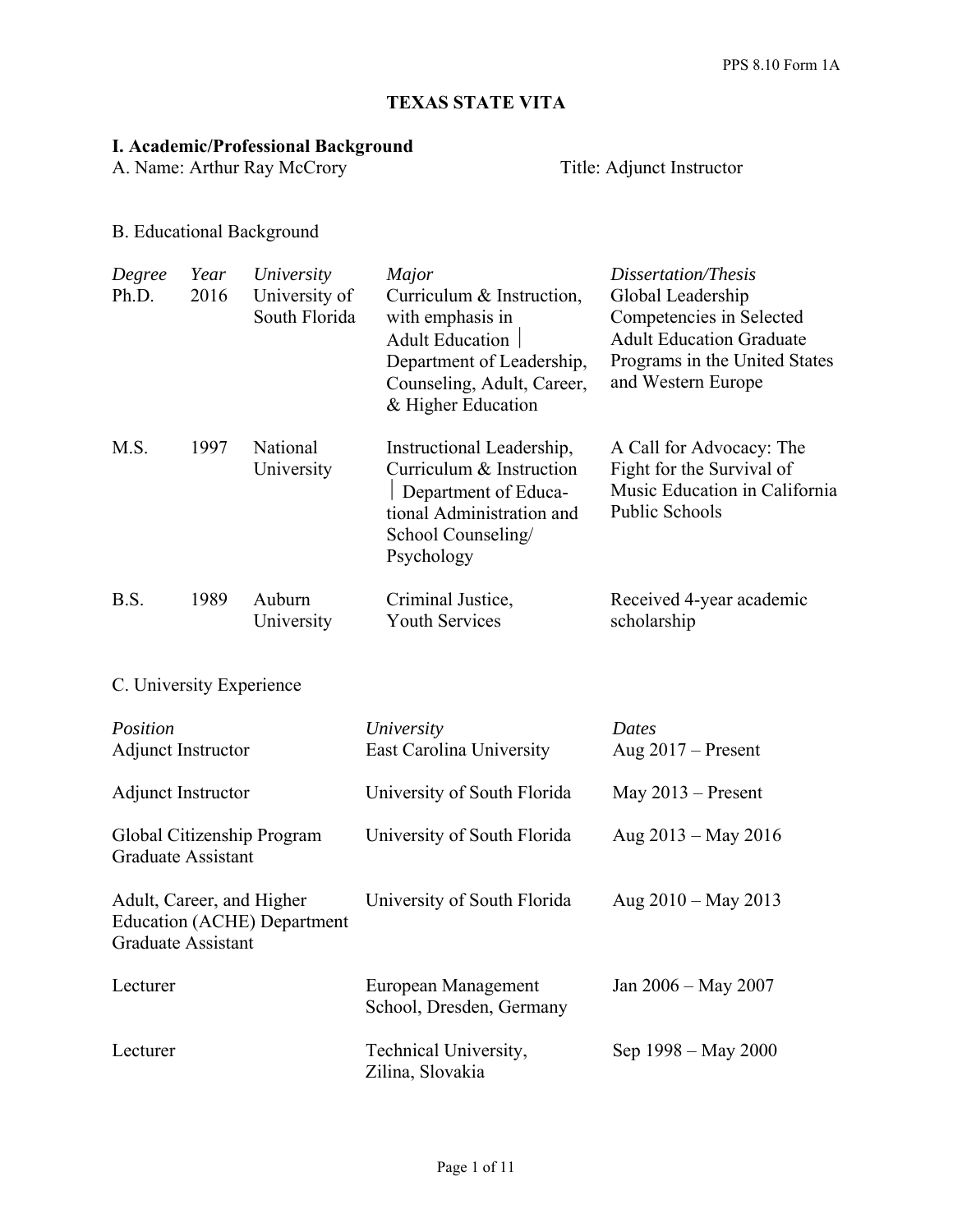# D. Relevant Professional Experience

| Position<br>Consultant, Leadership and<br>Communications                                          | Entity<br><b>GLM</b> Consulting<br>St. Vincent de Paul South Pinellas,<br>Inc.                                                                                                                                                                         | Dates<br>Jan 2015 - Present |
|---------------------------------------------------------------------------------------------------|--------------------------------------------------------------------------------------------------------------------------------------------------------------------------------------------------------------------------------------------------------|-----------------------------|
| Leadership Development<br><b>Training Specialist</b>                                              | Hillsborough County, Department<br>of Organizational Development and<br>Learning, Tampa, FL                                                                                                                                                            | Jul $2016 - Dec 2016$       |
| English for Speakers of Other<br>Languages (ESOL) Teacher                                         | EmbassyCES International School,<br>Fort Lauderdale, FL                                                                                                                                                                                                | Sep 2009 – Jun 2010         |
| Corporate Training<br>Consultant, Leadership and<br><b>Communication Coaching</b>                 | Twenty-two consulting contracts to<br>develop content and deliver tailor-<br>designed training and professional<br>development services to 1000+<br>employees in Germany, Czech<br>Republic, Slovakia, Italy, France,<br>and Denmark. Dresden, Germany | Jan 2001 - Aug 2009         |
| <b>Education and Community</b><br><b>Relations Specialist</b>                                     | U.S. Peace Corps,<br>Zilina, Slovakia                                                                                                                                                                                                                  | May 1998 – Aug 2000         |
| Director of Purchasing $&$<br>Communications                                                      | The Music House,<br>Costa Mesa, CA                                                                                                                                                                                                                     | Jun 1995 – Apr 1998         |
| Deputy Director,<br>Project Handclasp<br>Humanitarian Outreach<br>Program                         | United States Navy,<br>San Diego, CA                                                                                                                                                                                                                   | Jun 1993 – May 1995         |
| Division Leader,<br>Training Officer                                                              | United States Navy,<br>Pearl Harbor, HI                                                                                                                                                                                                                | Aug 1989 – May 1993         |
| E. Other Professional Credentials                                                                 |                                                                                                                                                                                                                                                        |                             |
|                                                                                                   | University of South Florida Graduate Certificate in Evaluation                                                                                                                                                                                         | 2014                        |
| Florida Professional Educator's Certification,<br>English for Speakers of Other Languages (ESOL)  |                                                                                                                                                                                                                                                        | $2010 - 2014$               |
| Teachers of English as a Foreign Language (TOEFL)<br><b>iBT</b> Test Center Administrator         |                                                                                                                                                                                                                                                        | $2011 - 2015$               |
| California Professional Teaching Certification,<br>Cross-Cultural Language and Acquisition (CLAD) |                                                                                                                                                                                                                                                        | $1997 - 2002$               |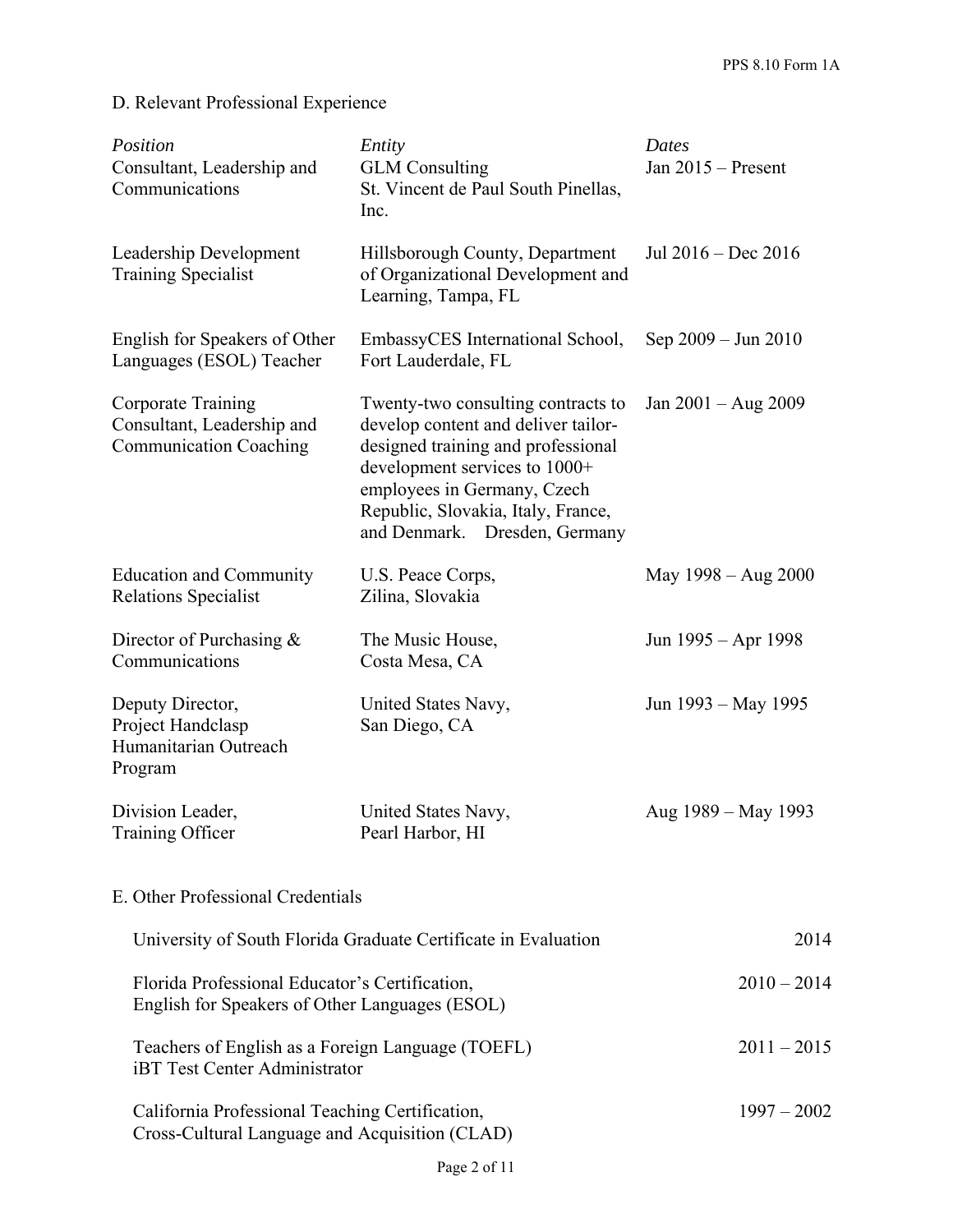| California Professional Teaching Certification,<br>English Literature (9-12)  | $1997 - 2002$ |
|-------------------------------------------------------------------------------|---------------|
| California Professional Teaching Certification,<br>English Composition (9-12) | $1997 - 2002$ |
| Surface Warfare Officer Designation                                           | 1993          |

## **II. TEACHING**

B. Courses Taught:

| <b>GRADUATE-LEVEL INSTRUCTOR OF RECORD</b>         |             |
|----------------------------------------------------|-------------|
| <b>Instructional Strategies for Adult Learners</b> | Fall 2017   |
| Foundations of Adult Education                     | Summer 2013 |

| GRADUATE-LEVEL TEACHING ASSISTANT/GRADUATE ASSISTANT |                                                |
|------------------------------------------------------|------------------------------------------------|
| The Adult Learner                                    | Fall 2010                                      |
| Final Masters Seminar                                | Summer 2011                                    |
| <b>Seminar Adult Education</b>                       | Fall 2010, Fall 2012                           |
| Program Management in Adult Education                | Spring 2011                                    |
| Human Resource Development                           | Spring 2011                                    |
| Practicum in Adult Education                         | Fall 2010, Spring 2011, Fall 2011, Spring 2012 |
| Methods of Teaching Adult Education                  | Summer 2012                                    |
| Adult Learning and Cognitive Styles                  | Spring 2011, Spring 2013                       |
| <b>International Adult Education</b>                 | Spring 2011, Spring 2013                       |
| UNDERGRADUATE-LEVEL                                  |                                                |
| Global Leadership                                    | Each semester from Fall $2013 -$ Fall $2017$   |
| Senior Capstone for BSAS/BGS                         | Each semester from Fall 2015 – Fall 2017       |
| Leadership and Social Change                         | Fall 2016, Fall 2015, Fall 2014                |
| Survey in Contemporary Leadership Readings           | Fall 2014                                      |
| Organizational Theory and Process                    | Fall 2014                                      |
| Gender and Equity in Schools and the<br>Workplace    | Each semester from Fall 2011 - Fall 2012       |
|                                                      |                                                |

### D. Courses Prepared and Curriculum Development:

## EAST CAROLINA UNIVERSITY Instructional Strategies for Adult Learners

# UNIVERSITY OF SOUTH FLORIDA

Foundations of Adult Education Global Leadership Senior Capstone for BSAS/BGS Leadership and Social Change Survey in Contemporary Leadership Readings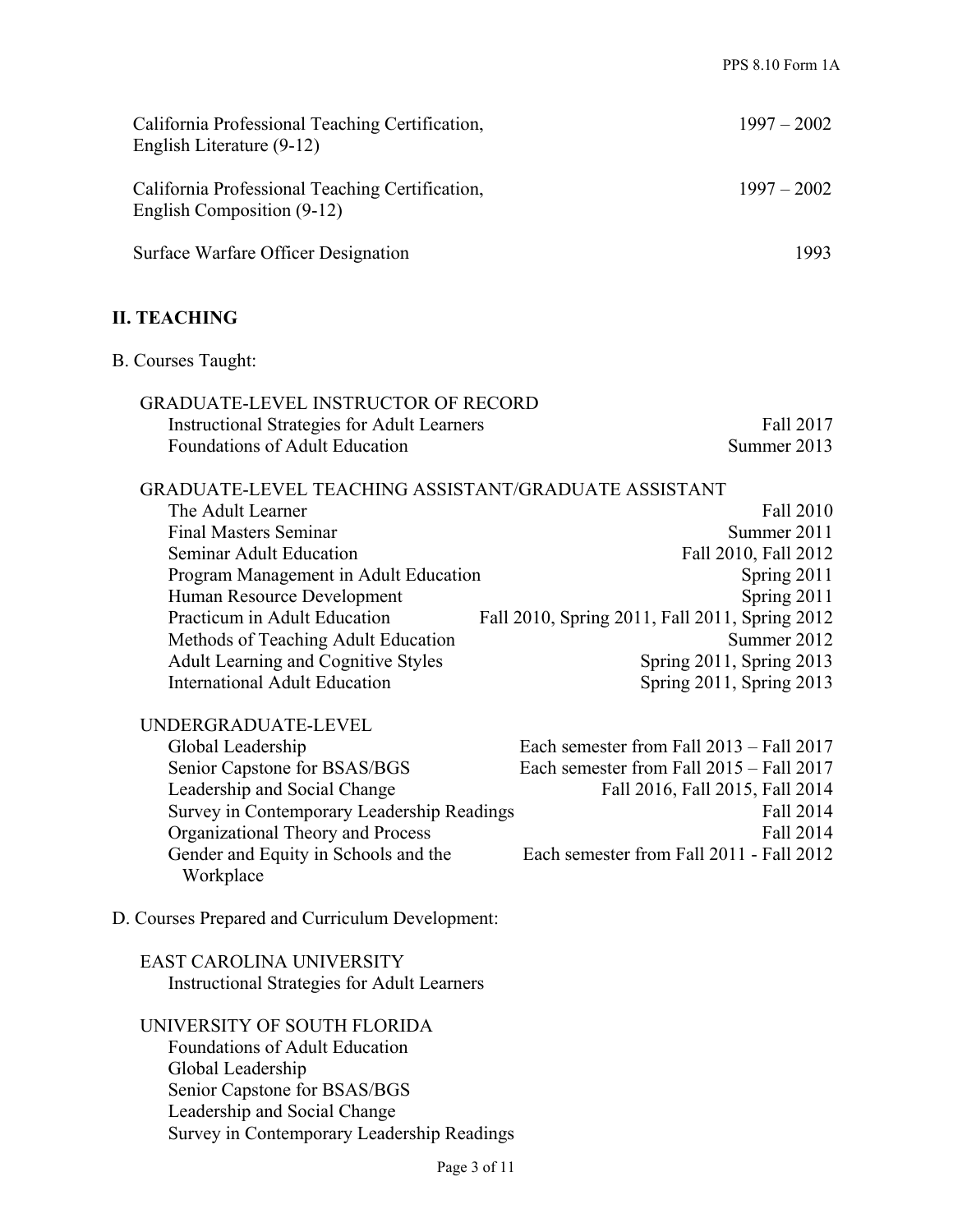Organizational Theory and Process

 EUROPEAN MANAGEMENT SCHOOL, B.S. INTERNATIONAL BUSINESS Business Communication & Writing Skills Presentation Skills Level 1 Presentation Skills Level 2 Negotiating Skills and Critical Thinking Selected Readings in Business English

TECHNICAL UNIVERSITY, ZILINA, SLOVAKIA

 English for Specific Purposes Faculty of Education Faculty of Business Management and Information Technologies Faculty of Economics of Transport Faculty of Aviation Faculty of Postal Services Faculty of Natural Sciences

### **III. SCHOLARLY/CREATIVE**

A. Works in Print (including works accepted, forthcoming, in press)

- 1. Books
- d. Chapters in Books:
	- Henry, L. M., & McCrory, A. R. (2015). *Using a collaborative approach to evaluate school-family-community partnerships.* In L. Rodriguez-Campos (Ed.), Collaborative Evaluations in Practice: Insights from Business, Nonprofit, and Education Sectors (pp. 161-174).

#### 2. Articles

- a. Refereed Journal Articles:
	- McCrory, A., R., & Rodriguez-Campos, L. (2013). Metaevaluation of a global leadership coaching program*. Global Studies Journal, 5*(3), 71-87.

#### 3. Conference Proceedings

- a. Refereed Conference Proceedings:
	- McCrory, A. R. (2017). *Enhancing curriculum to develop global leadership competencies in adult education graduate programs.* Proceedings of the Global Conference on Education and Research (GLOCER), May 22-25, 2017, Sarasota, FL.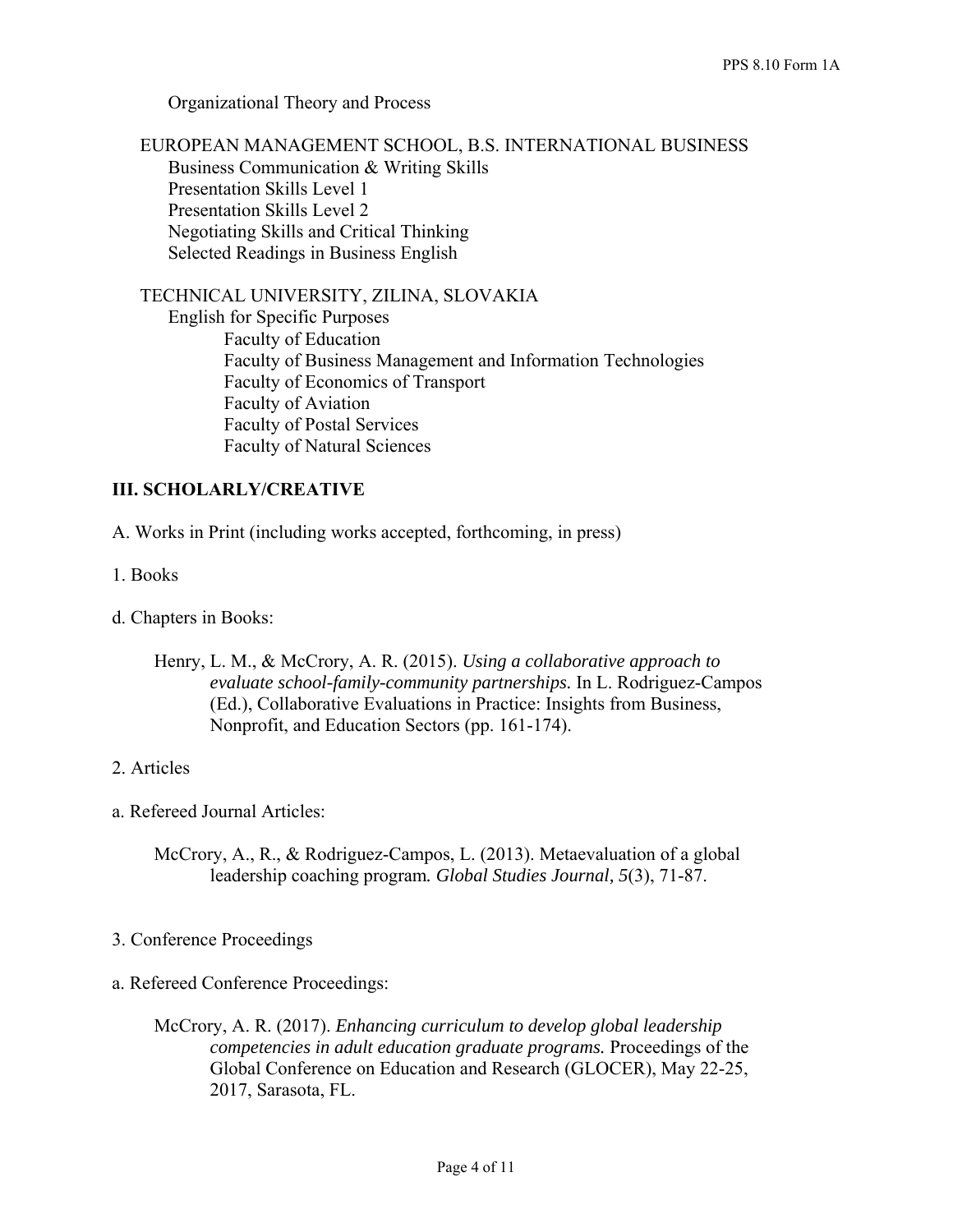- McCrory, A. R. & James, W. B. (2016). *Global leadership competencies in selected adult education graduate programs.* Proceedings of the Commission of International Adult Education (CIAE) Pre-conference, Albuquerque, NM.
- McCrory, A. R., & James, W. B. (2014). *An appreciative inquiry (AI) approach to the creation of a global leadership competency development interview protocol for adult education graduate programs.* Proceedings of the 62<sup>nd</sup> Annual Commission of International Education (CIAE) Pre-conference. Charleston, SC. Retrieved from
- McCrory, A. R. (2011). *Global workforce competencies and the identification and selection of candidates for expatriate assignments.* Proceedings of the 61<sup>st</sup> Annual Commission of International Adult Education (CIAE) Pre-conference, Las Vegas, NV. Eric Education Database (ED 539779). pp. 78-91.
- Wicinski, M. L., & McCrory, A. R. (2012). *Identifying intercultural sensitivity competencies through focus group research.* Proceedings of the 61<sup>st</sup> Annual Commission of International Education (CIAE) Pre-conference. Las Vegas, NV. Eric Education Database (ED 539779). pp. 178-189.

#### 5. Reports:

- Rodriguez-Campos, L., McCrory, A. R., & AbuZayyad-Nuseibeh, H. (2012). Metaevaluation for the LRC Foundation: Assessing the quality and utility of six selected evaluation reports.
- 7. Other Works in Print:
	- McCrory, A. R. (2016). *Global leadership competencies in selected adult education graduate programs from the United States and Western Europe*. Available from ProQuest Dissertations Publishing. (No. 10099882).

#### B. Works not in Print

- 1. Papers Presented at Professional Meetings:
	- McCrory, A. R. (May, 2017). Enhancing curriculum to develop global leadership competencies in adult education graduate programs. Presentation at the Global Conference on Education and Research (GLOCER). Sarasota, FL.
	- McCrory, A. R. & James, W. B. (November, 2016). A multi-case examination of global leadership competencies in selected adult education graduate programs in the United States and Western Europe. Presentation at the 65<sup>th</sup> Annual Commission of International Adult Education (CIAE) Pre-conference, Albuquerque, NM.
	- McCrory, A. R. & James, W. B. (November, 2016). Examining global leadership competencies and the standards for graduate programs in adult education. Presented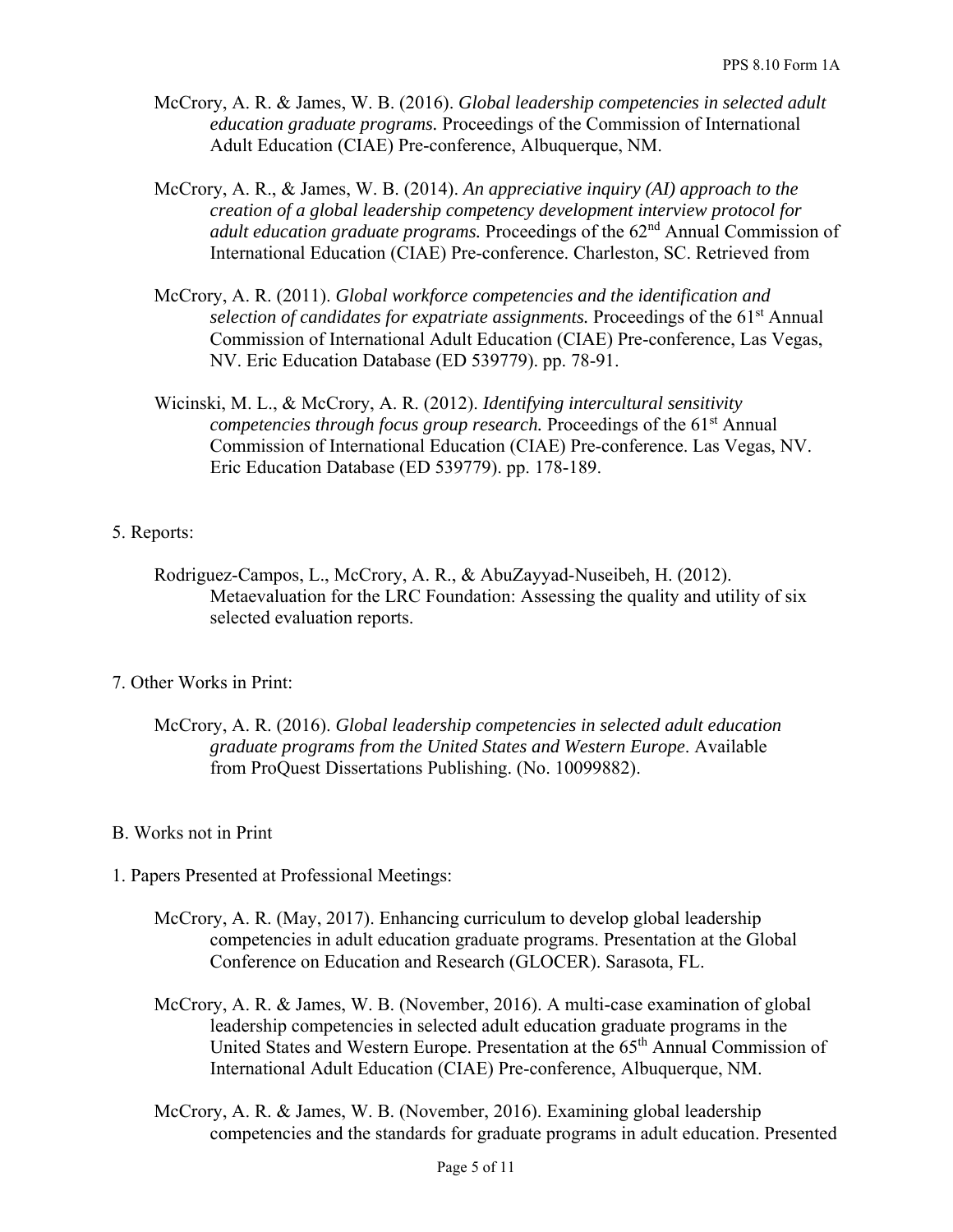at the International/ Intercultural Special Interest Group Session of the Commission for Professors of Adult Education (CPAE) Conference. Albuquerque, NM.

- McCrory, A. R. (November 2016). A review of reported curricular and co-curricular best practices of global leadership competencies in adult education graduate programs. Presented at the 65th Annual American Association of Adult, Career, and Higher Education (AAACE) Conference, Albuquerque, NM.
- McCrory, A. R. (November, 2014). Building a bridge between global leadership and adult education graduate programs. Presented at the 64th Annual American Association of Adult, Career, and Higher Education (AAACE) Conference, Charleston, SC.
- McCrory. A. R. (October, 2014). Game, Set, Match-Serve! An evaluation of a local nongovernmental organization (NGO) tennis championship event. Poster Presentation at the 28th Annual Conference of the American Evaluation Association. Denver, CO.
- McCrory. A. R. & AbuZayyad, H. (October, 2013). Comprehension difficulties of nonnative English-speaking international conference attendees. Presentation at the 62th Annual American Association of Adult, Career, and Higher Education (AAACE) Conference, Las Vegas, NV.
- Wicinski, M. & McCrory, A. R. (October, 2012). Identifying intercultural sensitivity competencies through focus group research. Presentation at the 61st Annual American Association of Adult, Career, and Higher Education (AAACE) Conference, Indianapolis, IN.
- McCrory, A. R. (October, 2012). Global workforce competencies and the identification and selection of candidates for expatriate assignments. Presentation at the  $61<sup>st</sup>$  Annual Commission of International Adult Education (CIAE) Pre-conference, Indianapolis, IN.
- McCrory, A. R. (November, 2011). Adult education & career and workforce education. Presentation at the Doctoral Orientation and Retreat of the Adult, Career, & Higher Education Department. University of South Florida, Tampa, FL.
- McCrory, A. R. (November, 2011). The application of concepts from social learning theory and information processing theory on the field of executive coaching: A synthesis of ten empirical studies. Presentation at the Doctoral Orientation and Retreat of the Adult, Career, & Higher Education Department. University of South Florida, Tampa, FL
- 2. Invited Talks, Lectures, and Presentations:
	- McCrory, A. R. (March, 2017). Appreciative inquiry methods of delivering student and employee feedback. Invited guest lecturer in Methods of Teaching Adults graduate course, University of South Florida, Tampa, FL.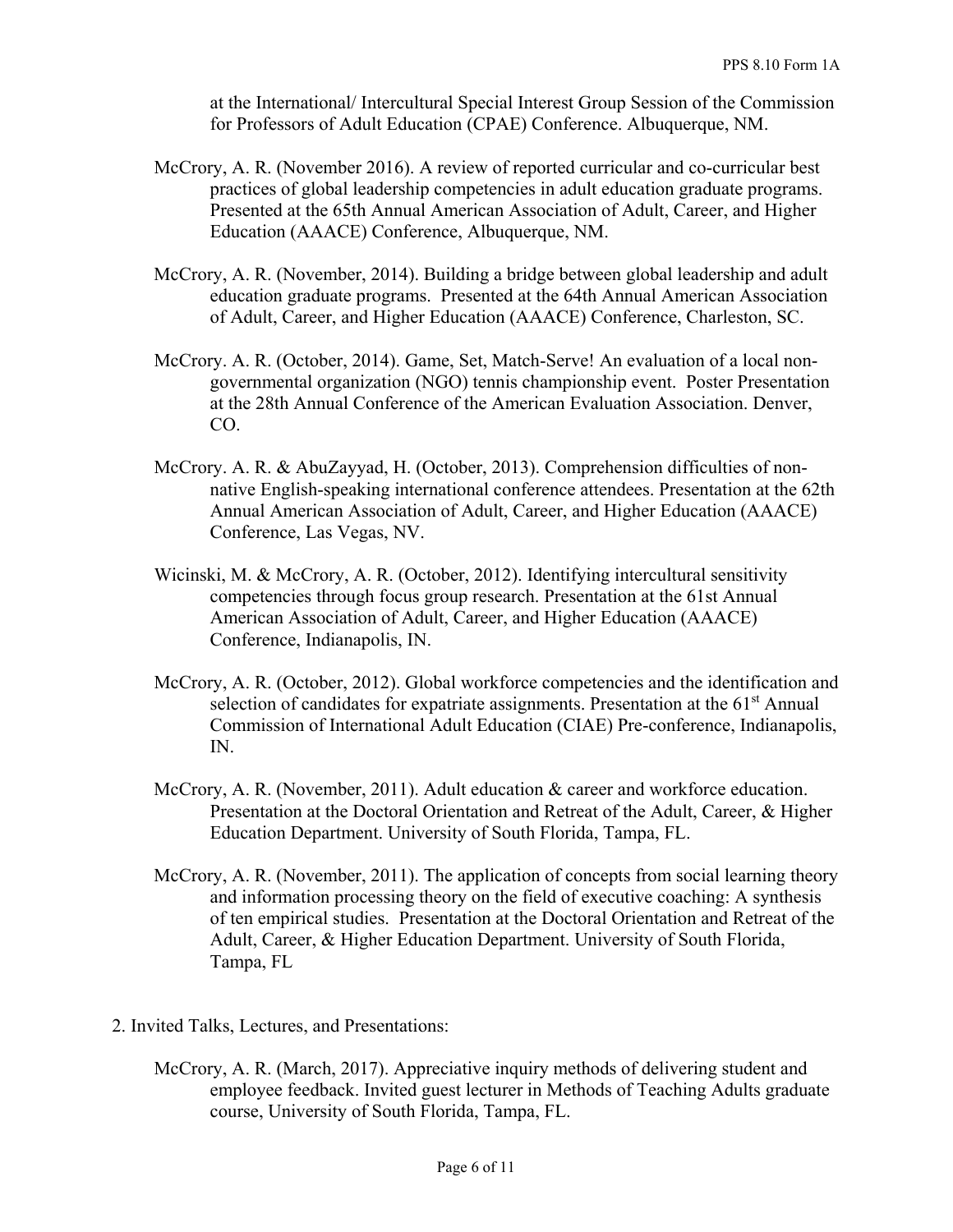- McCrory, A. R. (September, 2016). *Developing a performance evaluation plan in nonprofit organizations*. Presented at regional meeting of the Society of St. Vincent de Paul South Pinellas, Inc. St. Petersburg, FL
- McCrory, A. R. (April, 2016). Start small: Creating your first published evaluation report. Invited talk at the Brown Bag Series Lectures of the Research and Measurement Department, University of South Florida, Tampa, FL.

#### 3. Consultancies:

McCrory, A. R. (2011). German cultural competency in the workforce. Knowledge Question Education Solutions. Tampa, FL.

#### 4. Workshops:

Learning and Organizational Development Department, Hillsborough County, FL Assessed needs, designed, developed, facilitated and evaluated following workshops: New Hire Orientation Diversity and Inclusion in the Workplace Building Trust in High Pressure Environments Effective Meeting Management Performance Management Plan Development

#### United States Navy

 Conducted intensive, hands-on specialized training in following areas: Shipboard damage control procedures Firefighting techniques Mass conflagration evaluation and support Chemical, biological, and radiological (CBR) counter-measures

#### 5. Other Works not in Print:

a. Works "submitted" or "under review"

McCrory, A. R. (2017). Enhancing curriculum to develop global leadership competencies in adult education graduate programs. *Journal of Global Education and Research (JGER).* Accepted, publication date pending.

#### b. Works " in progress"

- McCrory, A. R. (In Revision). Appreciative inquiry (AI) as a framework in the creation of a qualitative interview protocol. Target journal: Qualitative Studies Journal.
- McCrory, A. R. (In Revision). She said what? How to handle unexpected examples of "shocking" descriptions gathered during a qualitative study. Target journal: TBD.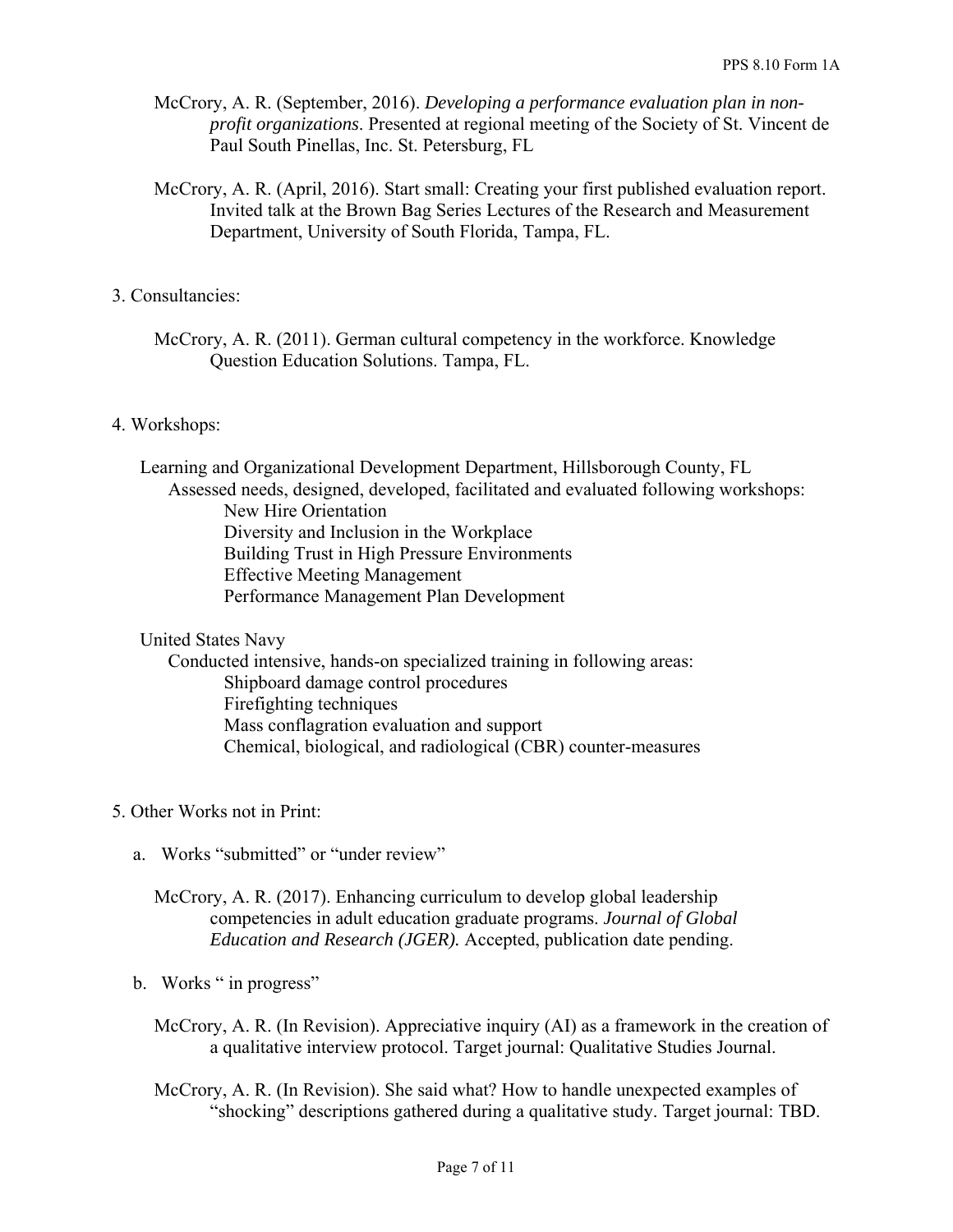- McCrory, A. R. (In Revision). Perceptions of the global leadership construct from adult education faculty in the United States and Western Europe. Target journal: TBD.
- McCrory, A. R. (In Revision). A comparison of leadership development in the United States Navy and the Peace Corps through the lens of a gay man: An autoethnography. Target journal: TBD.
- McCrory, A. R. (In Revision). Describing a four-tiered process to increase content validity in the creation of an interview protocol for qualitative studies. Target journal: TBD.

McCrory, A. (In Revision). Global learning theories. Target journal: Global Studies Journal

- c. Other works not in print
	- Vavrikova, H. & McCrory, A. English usage in business management and information technology industry. Sponsored textbook creation by the Oxford University Press for use in Technical University, Zilina Faculty of Business and Informatics.
- C. Grants and Contracts
- 3. Funded Internal Grants and Contracts:

University of South Florida Office of Student Affairs Conference Travel Grant, \$500.

- 4. Submitted, but not Funded, Internal Grants and Contracts:
- D. Fellowships, Awards, Honors:

| 2013          | University of South Florida, Certificate of Appreciation for Outstanding<br>Service to the Department of Adult, Continuing, and Higher Education                                                                                                                                                                                                                                                                                                                                                                                |
|---------------|---------------------------------------------------------------------------------------------------------------------------------------------------------------------------------------------------------------------------------------------------------------------------------------------------------------------------------------------------------------------------------------------------------------------------------------------------------------------------------------------------------------------------------|
| $2013 - 2014$ | University of South Florida Graduate School, Doctoral Student<br>Leadership Institute. \$10,000 Fellowship.<br>Selected as one of 12 interdisciplinary doctoral students across the entire<br>university to participate in fellowship incorporating training in leadership<br>across settings (academic, governmental, non-profit, business, global),<br>mentorship, the most current empirical literature in the field of leadership<br>and leadership development, and the development of written leadership<br>action plans. |
| 2012          | Nominated for K. Patricia Cross Future Leaders Award of the Association of<br>American Colleges and Universities (AAC& U).                                                                                                                                                                                                                                                                                                                                                                                                      |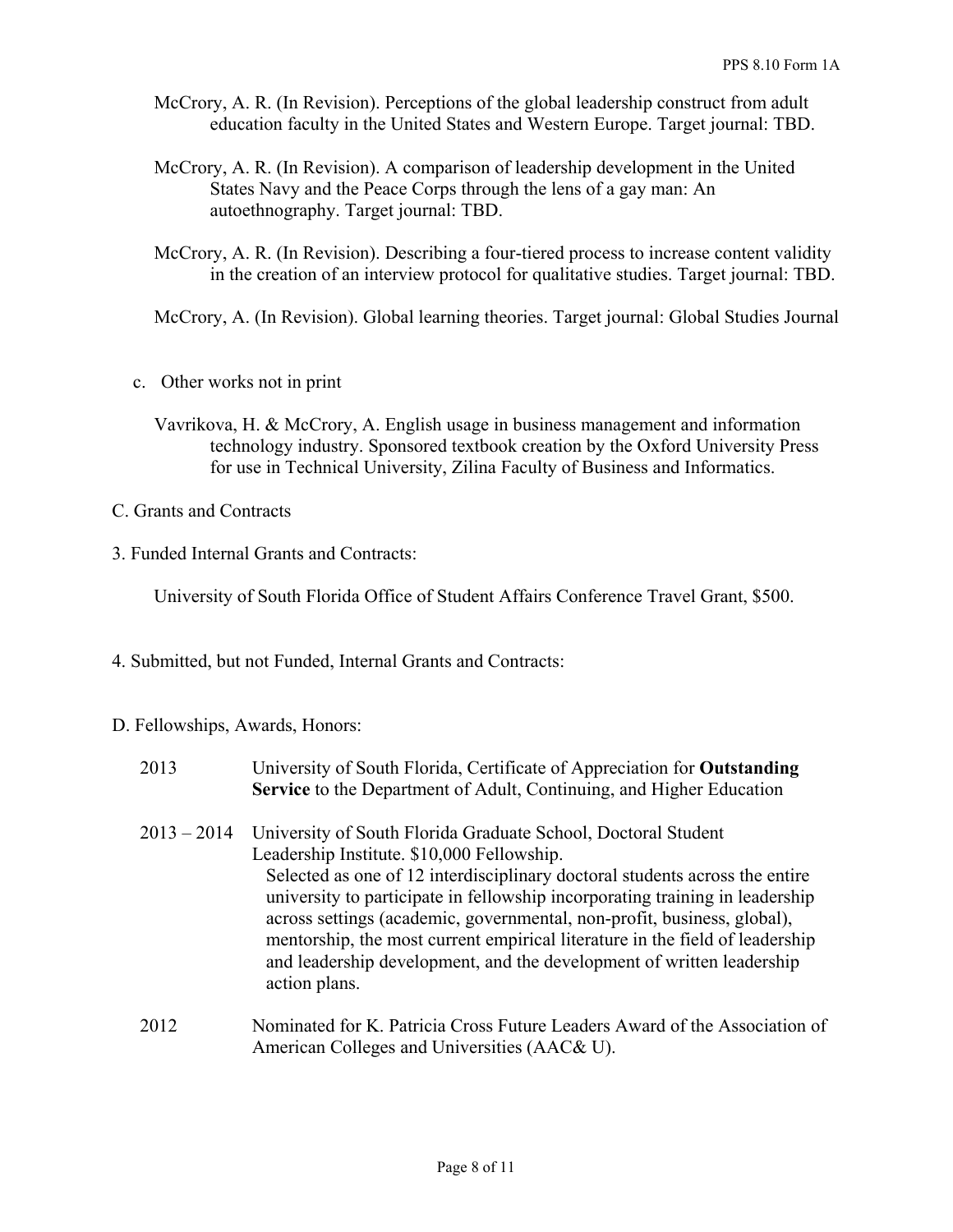#### **IV. SERVICE**

#### A. Institutional

1. University:

Coordinated and facilitated University of South Florida Global Citizens Conference Faculty Panel, USF

Served as student representative on the University of South Florida General Education Curriculum committee

Coordinated and facilitated welcoming ceremonies and activities for incoming Freshmen selected to participate in the University of South Florida's Global Citizenship Program.

2. College:

Served as student writing advisor and consultant, providing copy editing and proofing to 22 doctoral dissertations in the College of Education.

3. Department/School:

Served as student representative on Department of Adult, Continuing, and Higher Education search committee for new tenure-track assistant professor faculty position.

- Coordinated Department of Adult, Continuing, and Higher Education Doctoral Student Retreat and Orientation for 2 years
- Interviewed, wrote, and submitted nomination form for Dr. Kathy King's membership into the Adult Education Hall of Fame

#### B. Professional:

# *Service to the profession*  Track Chair, Global Competence 2017 Global Conference on Education and Research (GLOCER.org), May 22-25, University of South Florida/Sarasota, Sarasota, FL Scientific & Paper Review Committee

2018 Global Conference on Education and Research (GLOCER.org), April 17-20, University of Nevada, Las Vegas, NV

| American Association of Adult and Continuing Education (AAACE) 2010 – Present |                  |
|-------------------------------------------------------------------------------|------------------|
| Returned Peace Corps Volunteer (RPCV) Association                             | $2000$ – Present |

|  |  | Previous Membership |
|--|--|---------------------|
|--|--|---------------------|

| Association for Talent Development (ATD, formerly ASTD) | $2011 - 2017$ |
|---------------------------------------------------------|---------------|
| Association of Leadership Educators (ALE)               | $2015 - 2016$ |
| International Leadership Association (ILA)              | $2015 - 2016$ |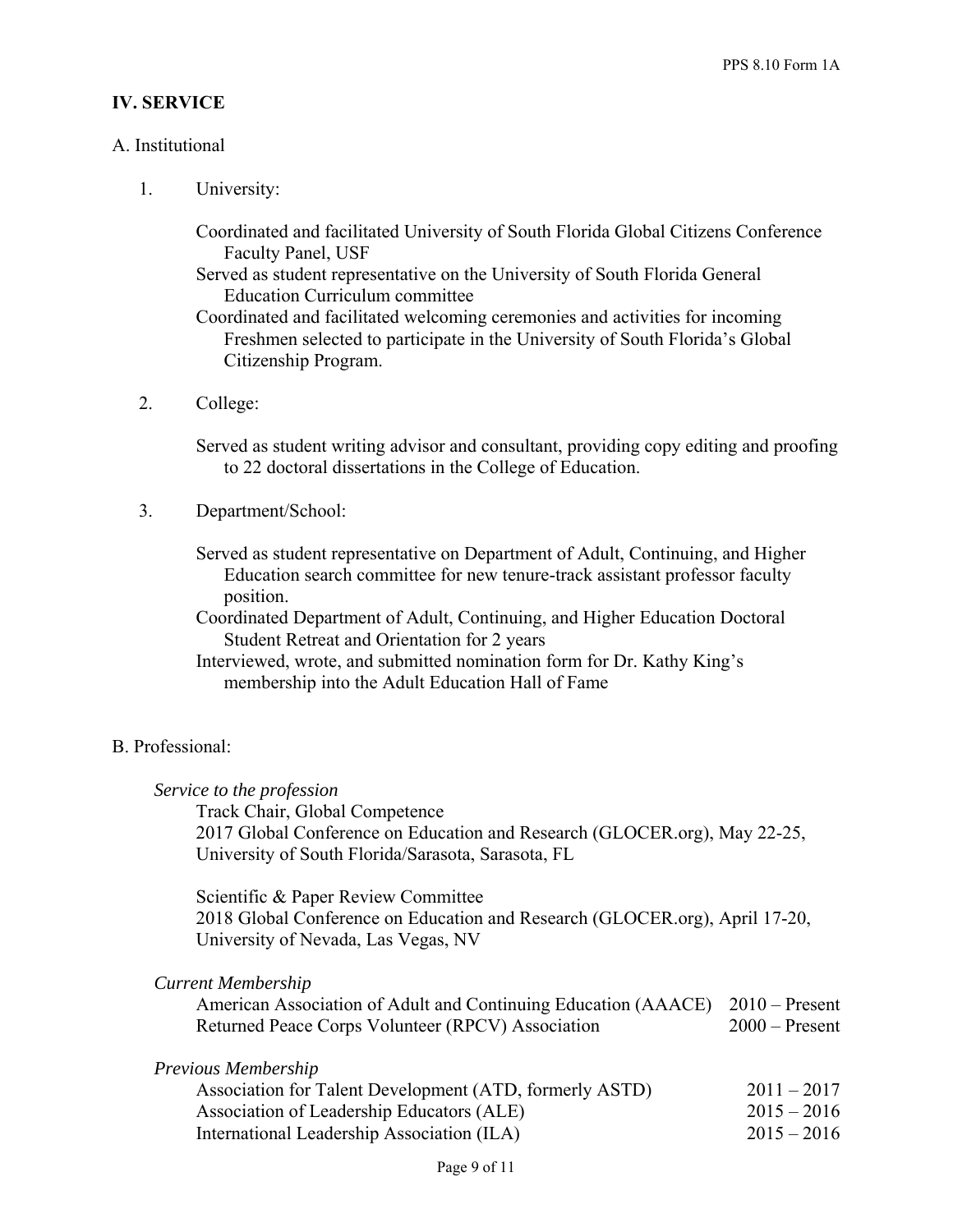| Society for Human Resource Development (SHRD)              | $2013 - 2015$ |
|------------------------------------------------------------|---------------|
| Teachers of English to Speakers of Other Languages (TESOL) | $2000 - 2009$ |

#### C. Community:

*Service Leadership*  Advantage Tampa Bay (Non-Profit) 2010-Present Elected to Board of Directors 2014 – 2016

Peace Corps Volunteer – Slovakia 1998 – 2000 Completed two-year volunteer service. Assigned to Technical University, Zilina as education and community relations specialist. Designing and delivered curriculum in multiple faculties. Served on the Slovak National Examination Board for three National English Exams. Co-authored a new English textbook for the Faculty of Business Management and Information Technologies. Served as English language editor the university's joint Slovak-English professional journal Kommunicatia/Communication.

US Agency for International Development (USAID) Small Projects

Assistance (SPA) Program Committee – Bratislava, Slovakia 1999-2000 Elected to serve a one-year term as Education Representative on USAID-funded grant authorization committee. The program provided funds to assist communities with the design, implementation and evaluation of grass-roots community development efforts with budgets up to \$10,000. Facilitated meetings during review and evaluation process. Led formal meetings with the grant applicants. Drafted, edited, and forwarded to the country director for final approval the recommendations of the board.

Project Handclasp Humanitarian Outreach Program, U.S. Navy 1993 – 1995 Appointed as senior officer for the U.S. Navy's worldwide humanitarian program. Managed staff of 12 civilian and military employees, providing leadership for staff career and professional development, office management, and public relations. Awarded U.S. Navy Achievement Medal for conducting in-depth research and cultural needs assessment for the management and distribution of a \$5MM inventory of humanitarian materials staged in eight locations worldwide. Wrote annual strategic plan reports and personnel policy statements. Coordinated donation efforts of humanitarian materials from corporations and non-profit organizations. Demonstrated public speaking skills at board meetings and conferences. Wrote and presented the Annual Report to the Board of Directors as well as distribution reports to Fleet Commands and Group Commands worldwide.

Community Relations Officer, USS Cushing 1990 – 1993 Served as Community Relations Officer. Coordinated humanitarian visits and projects in Venezuela, Chile, Uruguay, Columbia, the Philippines, and Indonesia.

| Volunteer                                          |               |
|----------------------------------------------------|---------------|
| Supportive Services for Veteran's Families (SSVF), |               |
| St. Vincent de Paul, Tampa, FL                     | $2015 - 2017$ |
| Leukemia & Lymphoma Society, Orlando, FL           | 2017          |
| Florida Special Olympics, Orlando, FL              | 2016          |